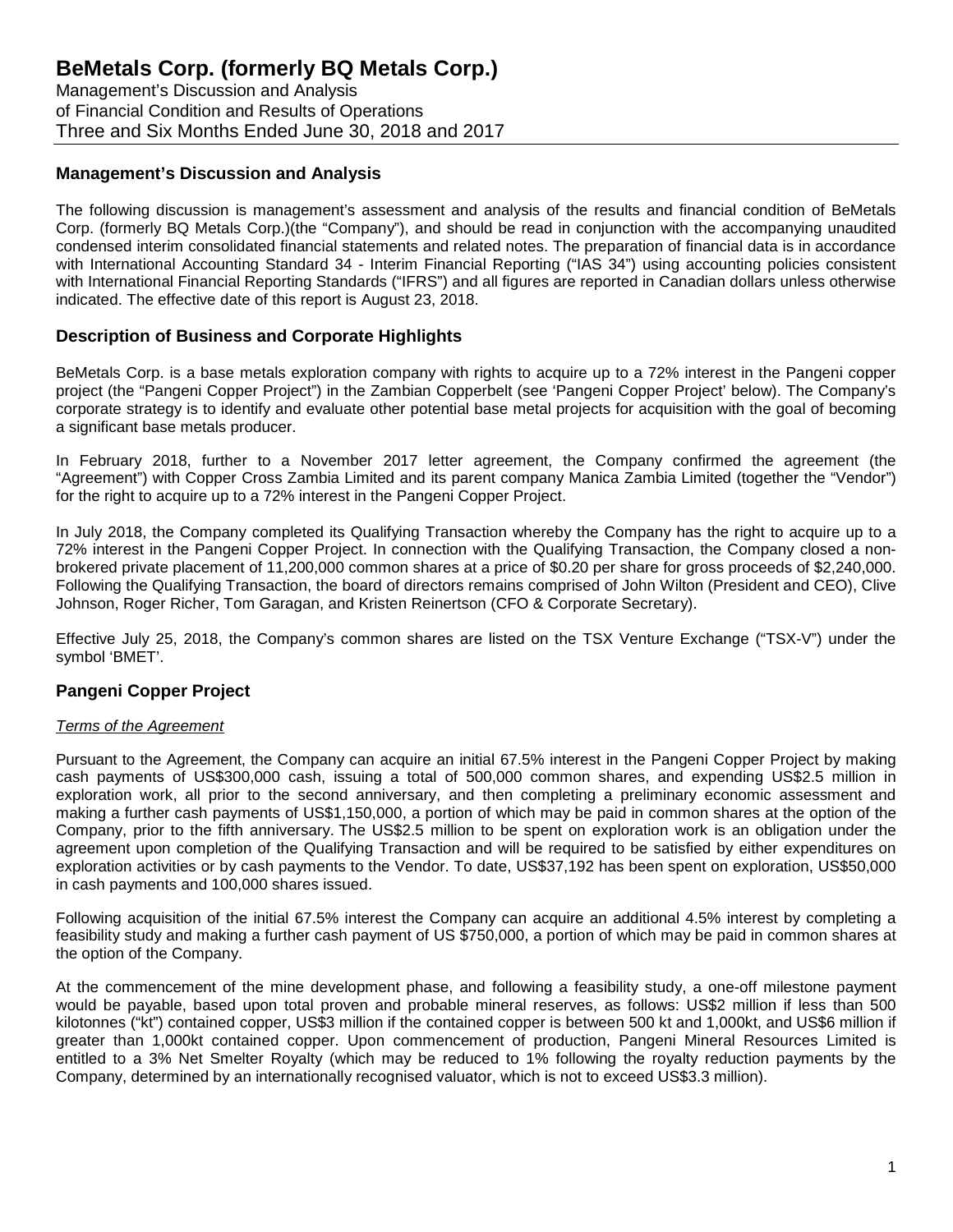Management's Discussion and Analysis of Financial Condition and Results of Operations Three and Six Months Ended June 30, 2018 and 2017

#### *About the Project*

The Pangeni Copper Project is located on the western extension of the Zambian Copperbelt, within the Lufilian Arc, underlain by Katangan Supergroup metasediments which are covered by a thin veneer of Kalahari sands. The Sentinel, open pit, Copper Mine is operated by First Quantum Minerals some 130 kilometres to the northeast of the Pangeni Copper Project. A number of other major international mining companies have identified this region of the Zambian Copperbelt to be prospective for the discovery of tier one copper mines and are conducting exploration field work.

An independent technical report (the "Technical Report") has been completed by African Mining Consultants Limited in accordance with the requirements of National Instrument 43-101 and filed under the Company's issuer profile on SEDAR at www.sedar.com. The Technical Report concludes the property remains at an early exploration stage with only five boreholes having been completed to date (three boreholes at the Central Target and two at the Southwest Target). All five holes intersected hypogene copper mineralisation. The most significant intersections included borehole CT1: 6.1m @ 0.34%TCu (from 39m depth) and borehole SW1: 5.5m @ 0.48%TCu (from 142.5m depth). At the Central Target the drilling results indicate there is associated anomalous cobalt with the copper intersections, CT1 returning: 6.1m @ 320ppm Co (for the same copper intersection as quoted above). These boreholes results provide encouraging proof of concept for the geological models generated for the property, and support the strategy for further exploration.

The Pangeni Copper Project property is geologically prospective for the following deposit types; Basement-hosted Cu (analogues: the Lumwana Deposit, Nyungu Prospect), Sediment-hosted stratiform Cu-Co (analogues: Nchanga, Konkola, Nkana, and Mufulira Deposits), the Domes Region Deposits e.g. Sentinel, and Kansanshi and DRC Copperbelt Deposits e.g. Lonshi, Frontier, Kamoa-Kakula).

The next phase of exploration work will include the drilling of air-core boreholes (approximately 40-50m deep) (the "Phase 1 Exploration Work") to test for potential, geochemical anomalies, associated with mineralised extensions to the Central and Southwest Targets, under Kalahari Group cover units. In addition initial priority targets, identified during previous exploration programs, are to be tested. An orientation air-core program will be completed to test the applicability of this technique in this specific area. This program will total approximately 2,400m of air-core drilling. Based upon an assessment of applicability of this drilling method in the area, and results from the air-core geochemical sampling further exploration will be motivated as appropriate.

### **Outlook**

In early September 2018, the Company plans to commence the Phase 1 Exploration Work at the Pangeni Copper Project, led by CEO and President John Wilton and in partnership with the other stakeholders in the Pangeni Copper Project – Copper Cross Zambia Limited and Pangeni Mineral Resources Limited.

The Company also continues to aggressively identify and evaluate other potential opportunities as part of its growth strategy, with the goal of becoming a significant base metals producer through the acquisition of quality exploration, development and production stage base metal projects. This strategy is directed by the Board, key members of which have an extensive, proven track record in delivering considerable value in the mining sector through the discovery and building of mines.

### **Overall Performance and Results of Operations**

Total assets increased to \$192,824 at June 30, 2018, from \$148,999 at December 31, 2017. The most significant assets at June 30, 2018, were cash of \$74,314 (December 31, 2017: \$105,869), amounts receivable of \$6,606 (December 31, 2017: \$43,130), and exploration and evaluation assets of \$110,654 (December 31, 2017: \$nil). The decrease in cash was due to \$20,901 used in operating activities and \$110,654 used in investing activities, partially offset by \$100,000 in financing activities.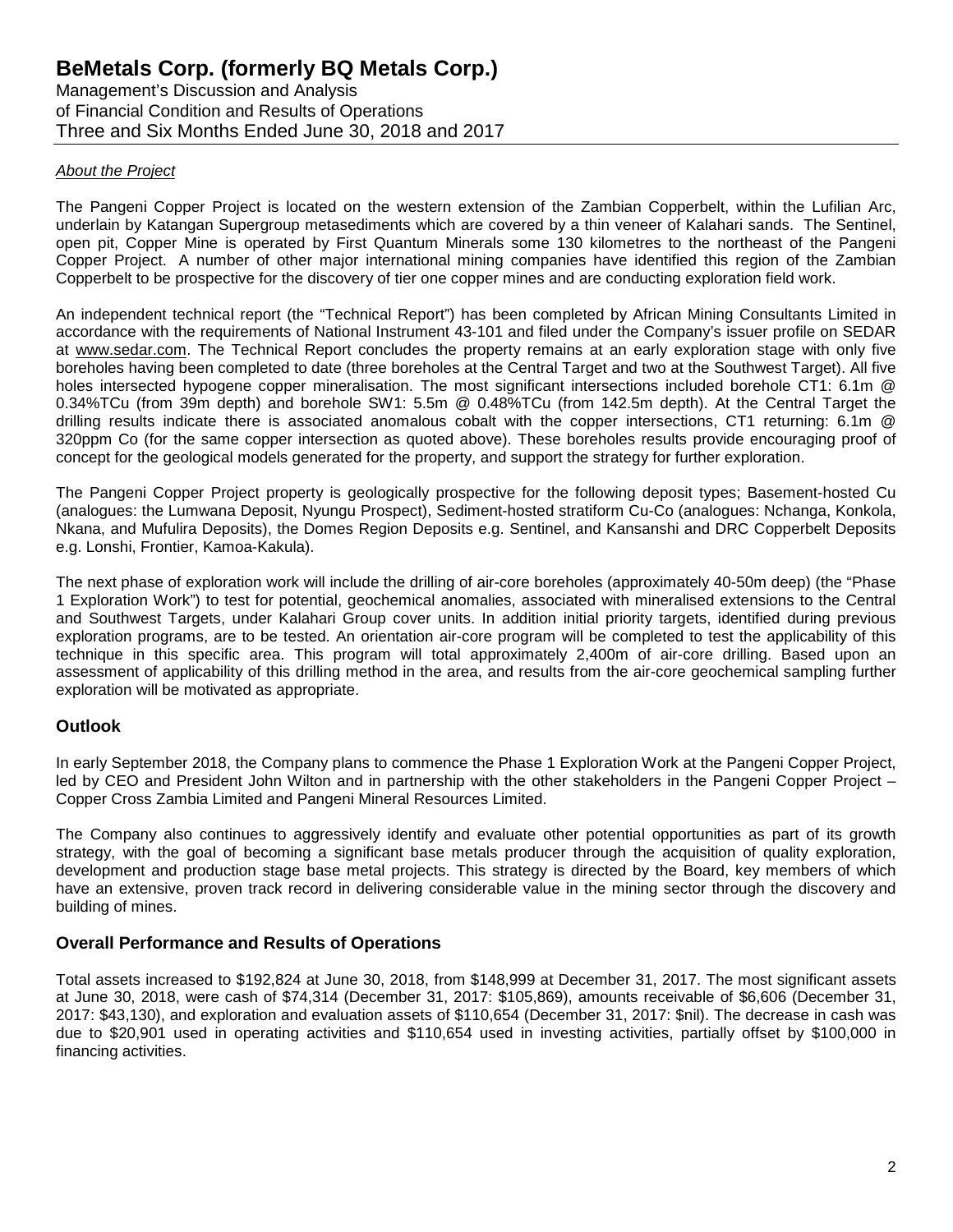Management's Discussion and Analysis of Financial Condition and Results of Operations Three and Six Months Ended June 30, 2018 and 2017

During the six months ended June 30, 2018, the Company entered into an agreement to acquire up to a 72% interest in the Pangeni Project. During the year ended December 31, 2017, the Company entered into an agreement to acquire an operating mine with a development asset (the "Europe Project") and subsequently a number of conditions to closing were not met and the Company elected to terminate the transaction.

#### *Three months ended June 30, 2018 and 2017*

Net loss and comprehensive loss for the three months ended June 30, 2018, decreased by \$839,538 from \$1,157,423 for the three months ended June 30, 2017, to \$317,885 for the three months ended June 30, 2018. The decrease in net loss and comprehensive loss is largely due to:

- A decrease of \$335,817 in consulting fees. Consulting fees were \$30,000 for the three months ended June 30, 2018, compared to \$365,817 for the three months ended June 30, 2017. This was due to higher consulting fees in the prior period, mainly relating to the Europe Project.
- A decrease of \$597,924 in professional fees. Professional fees were \$145,404 for the three months ended June 30, 2018, compared to \$743,328 for the three months ended June 30, 2017. This was due to higher professional fees in the prior period, mainly relating to the Europe Project.

The decrease in net loss and comprehensive loss was partially offset by:

• An increase of \$59,869 in share-based compensation. Share-based compensation was \$59,869 for the three months ended June 30, 2018, which was the fair value of options vested during the period, as compared to \$nil for the three months ended June 30, 2017.

#### *Six months ended June 30, 2018 and 2017*

Net loss and comprehensive loss for the six months ended June 30, 2018, decreased by \$1,175,604 from \$1,668,573 for the six months ended June 30, 2017, to \$492,969 for the six months ended June 30, 2018. The decrease in net loss and comprehensive loss is largely due to:

- A decrease of \$540,439 in consulting fees. Consulting fees were \$60,000 for the six months ended June 30, 2018, compared to \$600,439 for the six months ended June 30, 2017. This was due to higher consulting fees in the prior period, mainly relating to the Europe Project.
- A decrease of \$797,938 in professional fees. Professional fees were \$181,251 for the six months ended June 30, 2018, compared to \$979,189 for the six months ended June 30, 2017. This was due to higher professional fees in the prior period, mainly relating to the Europe Project.

The decrease in net loss and comprehensive loss was partially offset by:

• An increase of \$122,013 in share-based compensation. Share-based compensation was \$122,013 for the six months ended June 30, 2018, which was the fair value of options vested during the period, as compared to \$nil for the six months ended June 30, 2017.

#### **Liquidity and Capital Resources**

As at June 30, 2018, the Company had a working capital deficit of \$515,797. The Company does not currently have a recurring source of revenue. In July 2018, the Company closed an equity financing for gross proceeds of \$2,240,000. The Company has sufficient funds to cover its budgeted expenditures for the next twelve months, however it will need to raise additional funds to meet its long-term commitments and growth strategy. Although the Company has been successful in the past in obtaining financing, there is no assurance that it will be able to obtain adequate financing in the future or that such financing will be on terms that are acceptable to the Company. The uncertainty of the Company's success in raising additional capital funding casts significant doubt on the Company's ability to continue as a going concern.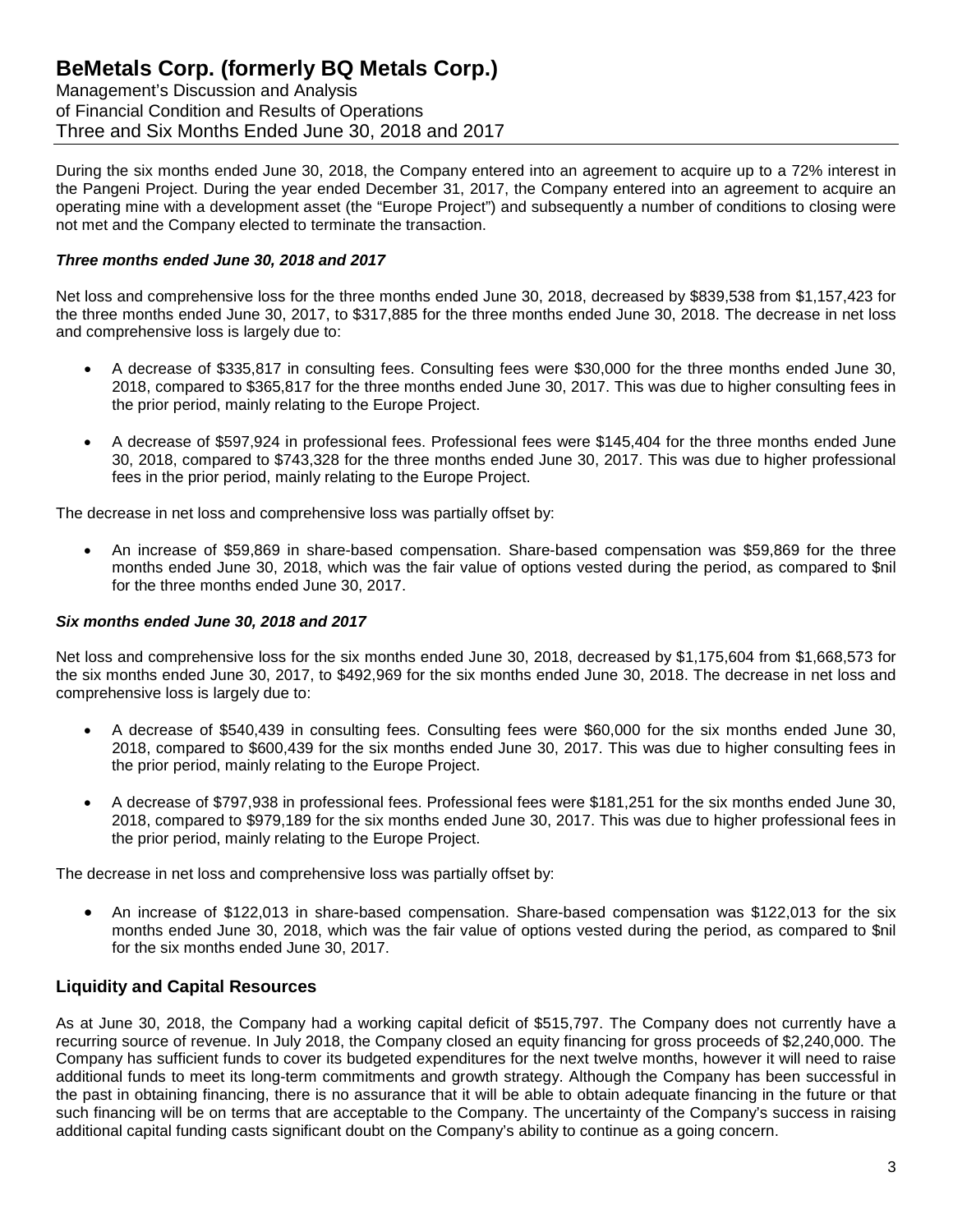Management's Discussion and Analysis of Financial Condition and Results of Operations Three and Six Months Ended June 30, 2018 and 2017

The Company has no bank debt or banking credit facilities in place.

### **Summary of Quarterly Results**

|                                  | Three months  | Three months | Three months | Three months  |
|----------------------------------|---------------|--------------|--------------|---------------|
|                                  | ended         | ended        | ended        | ended         |
|                                  | June 30,      | March 31,    | December 31, | September 30, |
|                                  | 2018          | 2018         | 2017         | 2017          |
| Revenue                          | \$            | \$<br>۰      | \$           | \$            |
| Net loss and comprehensive loss  | (317, 885)    | (175,084)    | (81,099)     | (38, 118)     |
| Basic and diluted loss per share | (0.01)        | (0.00)       | (0.00)       | (0.00)        |
|                                  |               |              |              |               |
|                                  | Three months  | Three months | Two-month    | Three months  |
|                                  | ended         | ended        | period ended | ended         |
|                                  | June 30,      | March 31,    | December 31. | October 31,   |
|                                  | 2017          | 2017         | 2016         | 2016          |
| Revenue                          | \$            | \$<br>۰      | \$           | \$            |
| Net loss and comprehensive loss  | (1, 157, 423) | (511, 150)   | (181, 729)   | (34, 167)     |
| Basic and diluted loss per share | (0.02)        | (0.01)       | (0.01)       | (0.00)        |

The increase in net loss and comprehensive loss for the three months ended June 30, 2018, and March 31, 2018, was primarily the result of share-based compensation. The increase in net loss and comprehensive loss for the three months ended June 30, 2017, and March 31, 2017, was primarily the result of increased consulting expenses and legal fees relating to the Europe Project.

### **Outstanding Share Data**

In July 2018, the Company closed a non-brokered private placement of 11,200,000 common shares at a price of \$0.20 for gross proceeds of \$2,240,000.

In July 2018, the Company issued 100,000 common shares to the Vendor.

In July 2018, pursuant to completion of the Qualifying Transaction, an additional 11,430,002 shares were placed in to escrow.

In July 2018, pursuant to the satisfaction of certain terms under the escrow agreement, the Company released 1,553,858 shares from escrow.

As at the date of this report, there were 68,098,577 common shares issued and outstanding, of which 13,984,716 shares remain in escrow.

In February 2018, the Company granted 2,250,000 share options to a director, exercisable at a price of \$0.24 per share until February 27, 2028, vesting over a period of three years.

As at the date of this report, there were 5,520,000 share options outstanding.

### **Related Party Transactions**

Key management personnel include those persons having authority and responsibility for planning, directing and controlling the activities of the Company as a whole. The Company has determined that key management personnel consist of members of the Company's Board of Directors and corporate officers.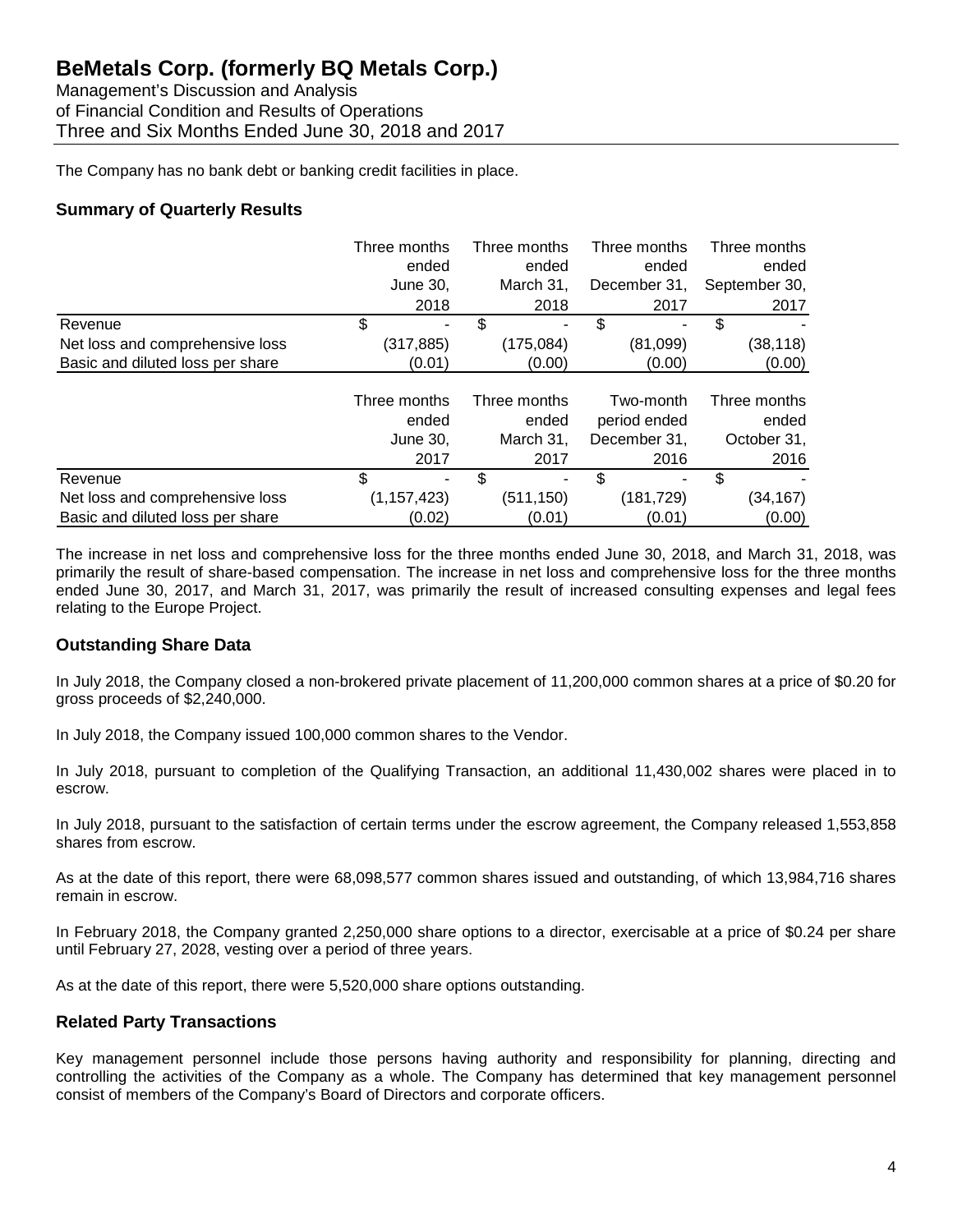Management's Discussion and Analysis of Financial Condition and Results of Operations Three and Six Months Ended June 30, 2018 and 2017

During the six months ended June 30, 2018, key management personnel compensation, including directors and officers, was comprised of \$213,683 (six months ended June 30, 2017: \$nil), \$122,013 of which related to share options granted to an officer of the Company and \$91,670 of which was management fees to the Chief Executive Officer of the Company.

As at June 30, 2018, \$68,380 (December 31, 2017: \$nil) was due to the Chief Executive Officer of the Company and is included in trade and other payables in the statement of financial position.

#### **Critical Accounting Policies and Estimates**

The Company has prepared the accompanying financial statements in accordance with IFRS. Significant accounting policies are described in Note 3 of the Company's financial statements as at and for the year ended December 31, 2017, except for newly adopted accounting policies as noted below.

The preparation of financial statements in conformity with IFRS requires management to make estimates and assumptions that affect the reported amounts of assets and liabilities and disclosure of contingent assets and liabilities at the date of the financial statements and the reported amounts of expenses during the reporting period. Actual outcomes could differ from these estimates.

#### **Adoption of new accounting policies**

Effective January 1, 2018, the following standards were adopted but have had no material impact on the financial statements:

• IFRS 9: New standard that replaced IAS 39 for classification and measurement of financial assets, which is effective for annual periods beginning on or after January 1, 2018. Adoption of this standard did not have a significant measurement impact on the Company's consolidated financial statements.

#### *Exploration and Evaluation Assets*

The Company defers the cost of acquiring, maintaining its interest, exploring and developing mineral properties as exploration and evaluation until the properties are placed in production, abandoned, sold or considered to be impaired in value. Once the technical feasibility and commercial viability of the extraction of mineral reserves or resources from a particular mineral property has been determined, exploration and evaluation expenditures are

reclassified to "mineral properties and mine development costs". If no mineable ore body is discovered, such costs are expensed in the period in which it is determined the property has no future economic value. Exploration costs that do not relate to any specific property are expensed as incurred.

The establishment of technical feasibility and commercial viability of a mineral property is assessed based on a combination of factors, such as but not limited to:

- The extent to which mineral reserves or mineral resources have been identified through a feasibility study or similar level document;
- The results of optimization studies and further technical evaluation carried out to mitigate project risks identified in the feasibility study;
- The status of environmental permits; and
- The status of mining leases or permits.

In addition, commercial viability is deemed to be achieved when the Company determines that the project will provide a satisfactory return relative to its perceived risks. Ore reserves and resources may be declared for an undeveloped mining project before its commercial viability has been fully determined. Evaluation costs may continue to be capitalized during the period between declaration of reserves and approval to mine as further work is undertaken in order to refine the development case to maximize the project's returns.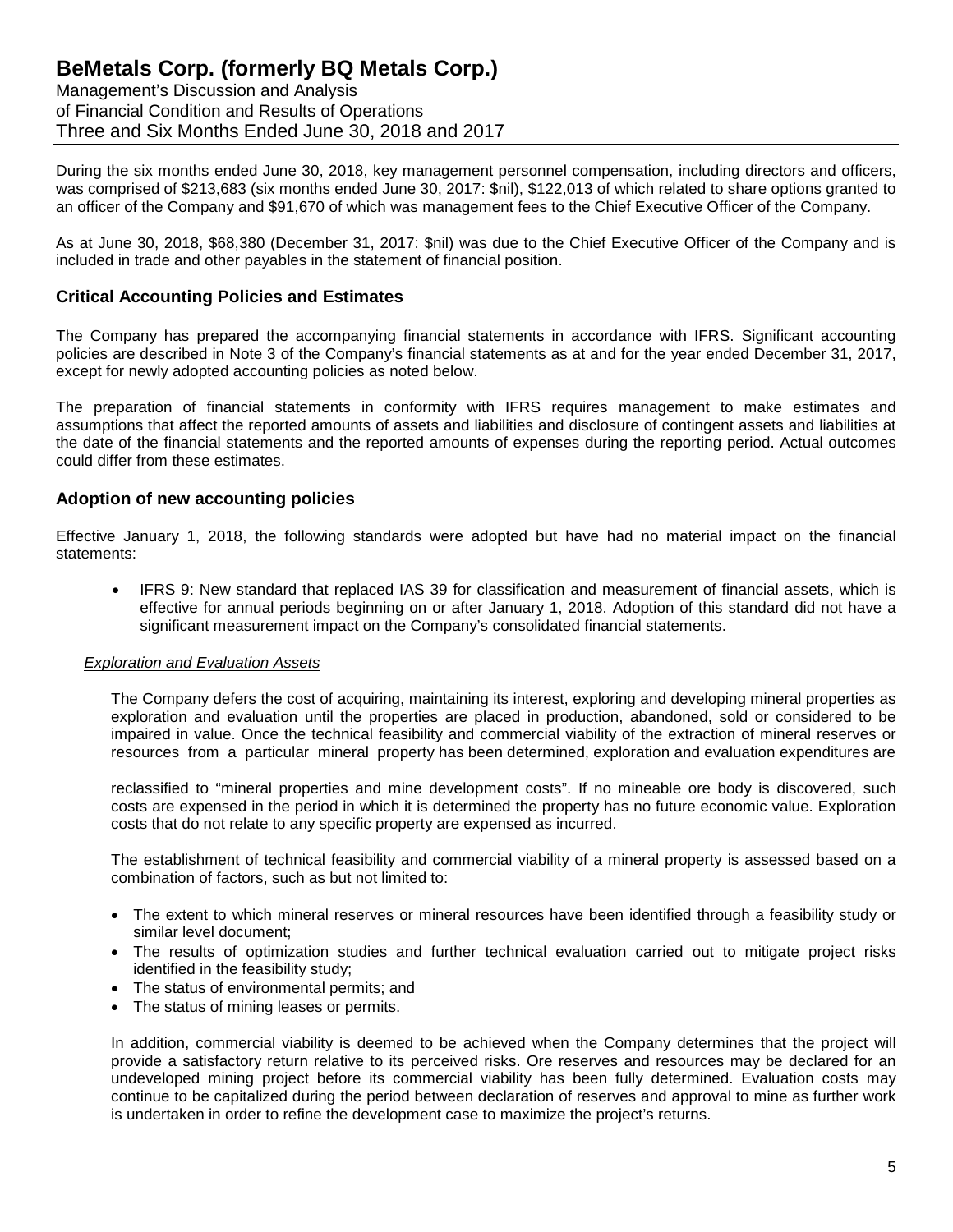Management's Discussion and Analysis of Financial Condition and Results of Operations Three and Six Months Ended June 30, 2018 and 2017

#### **Financial Instruments and Financial Risk Management**

The Company is exposed in varying degrees to a variety of financial instrument related risks. The type of risk exposure and the way in which such exposure is managed is provided as follows:

#### **Credit risk**

Credit risk arises from the potential for non-performance by counterparties of contractual financial obligations. The Company's exposure to credit risk is on its cash and amounts receivable. The Company reduces its credit risk by maintaining its bank accounts at a large international financial institution. The maximum exposure to credit risk is equal to the carrying value of these financial assets.

#### **Liquidity risk**

Liquidity risk is the risk that the Company will not be able to meet its financial obligations as they fall due. The Company has a planning and budgeting process in place to help determine the funds required to support the Company's normal operating requirements on an ongoing basis. The Company attempts to ensure there is sufficient access to funds to meet on-going business requirements, taking into account its current cash position and potential funding sources. As at June 30, 2018, the Company had liabilities of \$597,967 and a working capital deficit of \$515,797. However, subsequent to June 30, 2018, the Company raised \$2,240,000 and is in the process of settling its outstanding payables.

#### **Foreign exchange risk**

Foreign currency risk is the risk that the fair values of future cash flows of a financial instrument will fluctuate because they are denominated in currencies that differ from the Company's functional currency. The Company's reporting currency is the Canadian dollar and major purchases are transacted in Canadian and US dollars. A portion of the Company's exploration and evaluation expenditures are incurred in Zambia, but are predominantly transacted in US dollars. The Company maintains Canadian and US dollar bank accounts in Canada. The Company is subject to gains and losses from fluctuations in the US dollar against the Canadian dollar.

#### **Interest rate risk**

Interest rate risk is the risk that the fair value of future cash flows of a financial instrument will fluctuate because of changes in market interest rates. The Company's exposure to interest rate risk relates to its ability to earn interest income on cash balances at variable rates. Changes in short term interest rates will not have a significant effect on the fair value of the Company's cash account.

#### **Risks and Uncertainties**

The risk factors described below summarize and supplement the risk factors contained in the Company's filing statement dated July 18, 2018, (the "Filing Statement") and available on SEDAR at www.sedar.com, and should be read in conjunction with the more detailed risk factors outlined in the Filing Statement:

The Company is engaged in the acquisition and exploration of natural resource properties, an inherently risky business, and there is no assurance that economically recoverable resources will ever be discovered and subsequently put into production. Most exploration projects do not result in the discovery of economically recoverable resources. Exploration activities require large amounts of capital. There is a risk that during the current difficult economic situation the Company will not be able to raise sufficient funds to finance its projects to a successful development and production stage.

While the Company's management and technical team carefully evaluate all potential projects prior to committing the Company's participation and funds, there is a high degree of risk that the Company's exploration efforts will not result in discovering economically recoverable resources.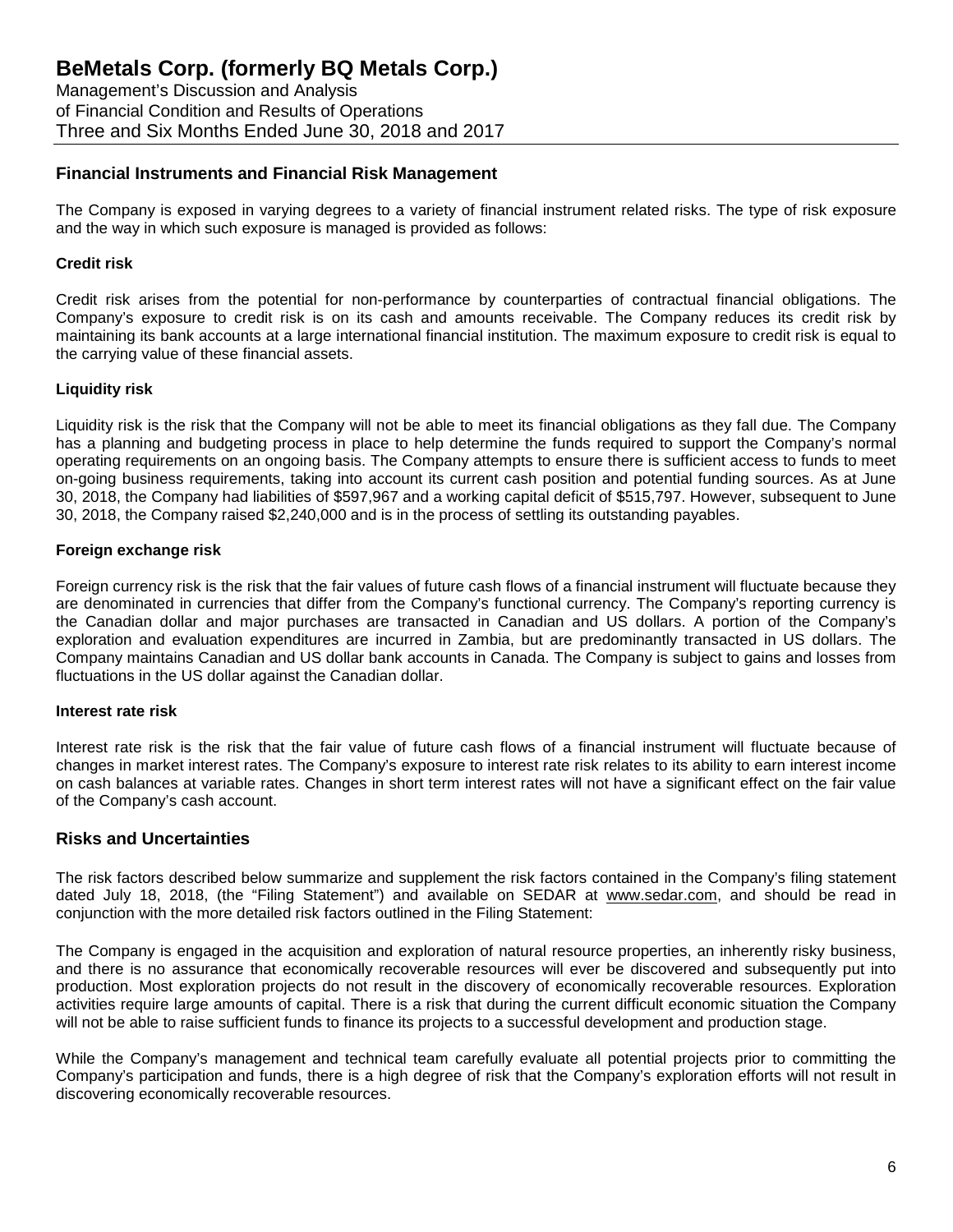Management's Discussion and Analysis of Financial Condition and Results of Operations Three and Six Months Ended June 30, 2018 and 2017

The Company depends on the business and technical expertise of its management team and there is little possibility that this dependence will decrease in the near term.

### **Management's Report on Internal Control over Financial Reporting**

In connection with National Instrument ("NI") 52-109 (Certification of Disclosure in Issuer's Annual and Interim Filings) adopted in December 2008 by each of the securities commissions across Canada, the Chief Executive Officer and Chief Financial Officer of the Company will file a Venture Issuer Basic Certificate with respect to the financial information contained in the unaudited condensed interim consolidated financial statements and the audited annual consolidated financial statements and respective accompanying Management's Discussion and Analysis.

The Venture Issuer Basic Certification does not include representations relating to the establishment and maintenance of disclosure controls and procedures and internal control over financial reporting, as defined in NI 52-109.

Additional information relating to the Company is available on SEDAR at [www.sedar.com.](http://www.sedar.com/)

#### **Qualified Person**

The technical information included in this MD&A has been reviewed and approved by John Wilton, Pr. Sci. Nat., the Company's CEO and President and a "Qualified Person" as defined by National Instrument 43-101 standards.

#### **Caution Regarding Forward Looking Information**

This Management Discussion and Analysis may contain certain "forward-looking statements" within the meaning of Canadian securities legislation. Forward-looking statements are statements that are not historical facts; they involve predictions, expectations, beliefs, plans, projections, objectives, assumptions or future events or performance and are generally, but not always, identified by the words "expects", "plans", "anticipates", "believes", "intends", "estimates", "projects", "aims", "potential", "goal", "objective", "prospective", and similar expressions, or that events or conditions "will", "would", "may", "can", "could" or "should" occur. Forward-looking statements are based on the beliefs, estimates and opinions of the Company's management on the date the statements are made and they include a number of known and unknown risks and uncertainties and other factors. Consequently, there can be no assurances that such statements will prove to be accurate and actual results and future events could differ materially from those anticipated in such statements.

The following table outlines certain significant forward-looking statements contained in this MD&A and provides the material assumptions used to develop such forward-looking statements and material risk factors that could cause actual results to differ materially from the forward-looking statements.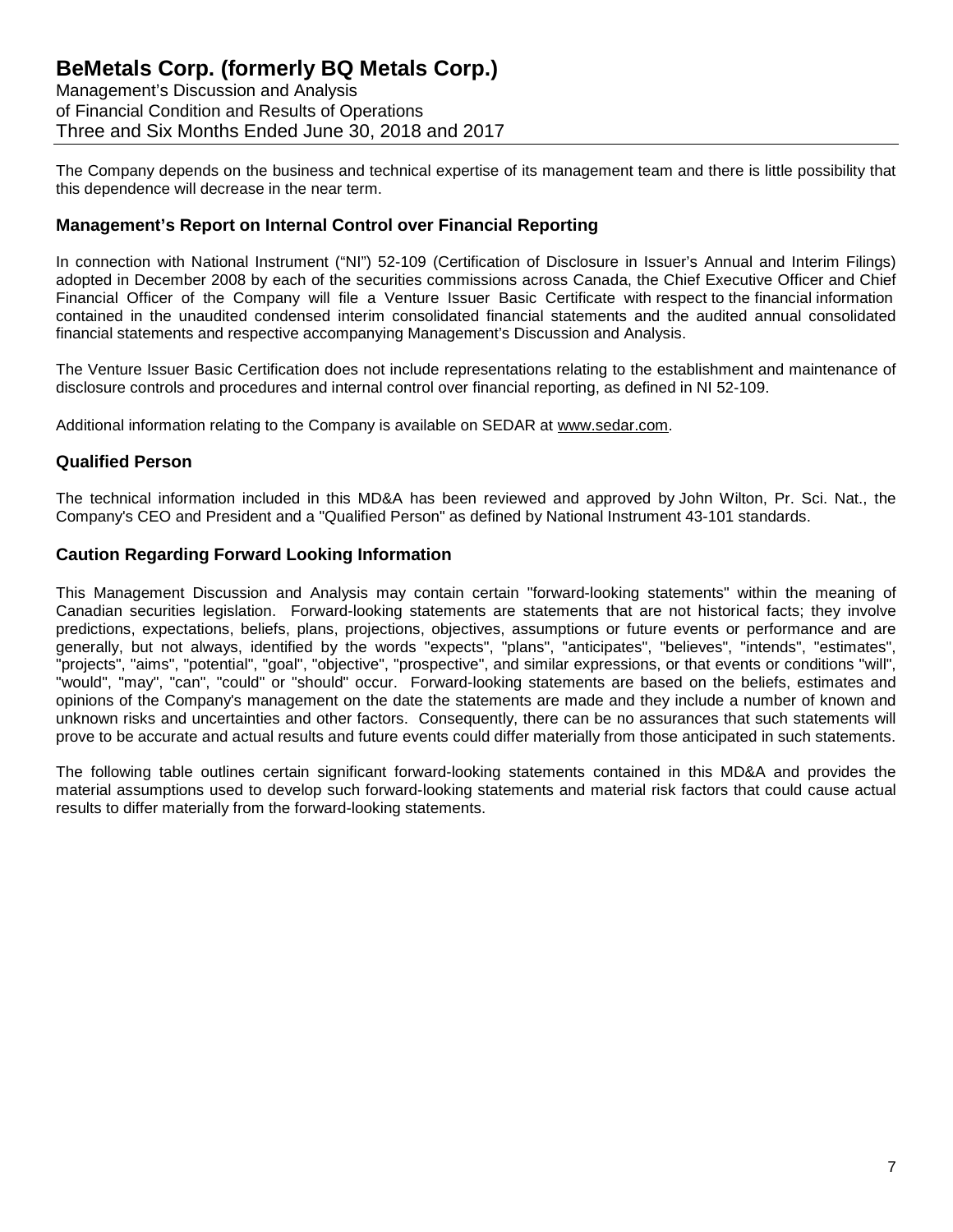Management's Discussion and Analysis of Financial Condition and Results of Operations Three and Six Months Ended June 30, 2018 and 2017

| <b>Forward</b><br>looking<br>information                                                                                                                                                                                                                     | <b>Assumptions</b>                                                                                                                                                                                                                                                                                                                                                                                                                                                                                                                                                                                                                                                                                                                                                                                                                                                                          | <b>Risk Factors</b>                                                                                                                                                                                                                                                                                                                                                                                                                                                                                                                                                                                                                                                                            |
|--------------------------------------------------------------------------------------------------------------------------------------------------------------------------------------------------------------------------------------------------------------|---------------------------------------------------------------------------------------------------------------------------------------------------------------------------------------------------------------------------------------------------------------------------------------------------------------------------------------------------------------------------------------------------------------------------------------------------------------------------------------------------------------------------------------------------------------------------------------------------------------------------------------------------------------------------------------------------------------------------------------------------------------------------------------------------------------------------------------------------------------------------------------------|------------------------------------------------------------------------------------------------------------------------------------------------------------------------------------------------------------------------------------------------------------------------------------------------------------------------------------------------------------------------------------------------------------------------------------------------------------------------------------------------------------------------------------------------------------------------------------------------------------------------------------------------------------------------------------------------|
| The Company's<br>anticipated<br>plans, costs,<br>timing and<br>capital for future<br>development of<br>the Company's<br>mineral<br>exploration<br>properties.                                                                                                | Financing will be available for future<br>exploration and development of the<br>Company's properties; the actual results of<br>the Company's exploration and development<br>activities will be favourable; exploration and<br>development costs will not exceed the<br>Company's expectations; the Company will<br>be able to retain and attract skilled staff, all<br>requisite regulatory and governmental<br>approvals for exploration projects and other<br>operations will be received on a timely basis<br>upon terms acceptable to the Company, and<br>applicable political and economic conditions<br>are favourable to the Company; the price of<br>precious and base metals and applicable<br>interest and exchange rates will be<br>favourable to the Company; no title disputes<br>exist with respect to the Company's<br>properties.                                           | Precious and base metals price<br>volatility; uncertainties involved in<br>interpreting geological data and<br>confirming title to acquired properties;<br>the possibility that future exploration<br>results will not be consistent with the<br>Company's expectations; availability<br>of financing for and actual results of<br>the Company's exploration and<br>development activities; increases in<br>costs; environmental compliance and<br>changes in environmental and other<br>local legislation and regulation;<br>interest rate and exchange rate<br>fluctuations; changes in economic and<br>political conditions; the Company's<br>ability to retain and attract skilled staff.  |
| The Company's<br>ability to carry out<br>anticipated<br>exploration on its<br>mineral<br>exploration<br>properties                                                                                                                                           | The operating and exploration activities of the<br>Company for the next twelve months and the<br>costs associated therewith, will be consistent<br>with the Company's current expectations; debt<br>and equity markets, exchange and interest<br>rates and other applicable economic conditions<br>are favourable to the Company.                                                                                                                                                                                                                                                                                                                                                                                                                                                                                                                                                           | Changes in debt and equity markets;<br>timing and availability of external<br>financing on acceptable terms;<br>increases in costs; environmental<br>compliance and changes in<br>environmental and other local legislation<br>and regulation; interest rate and<br>exchange rate fluctuations; changes in<br>economic conditions.                                                                                                                                                                                                                                                                                                                                                             |
| Plans, costs,<br>timing and capital<br>for future<br>exploration and<br>development of<br>the Company's<br>property<br>interests,<br>including the<br>costs and<br>potential impact<br>of complying with<br>existing and<br>proposed laws<br>and regulations | Financing will be available for the Company's<br>exploration and development activities and the<br>results thereof will be favourable; actual<br>operating and exploration costs will be<br>consistent with the Company's current<br>expectations; the Company will be able to<br>retain and attract skilled staff; all applicable<br>regulatory and governmental approvals for<br>exploration projects and other operations will<br>be received on a timely basis upon terms<br>acceptable to the Company' the Company will<br>not be adversely affected by market<br>competition; debt and equity markets,<br>exchange and interest rates and other<br>applicable economic and political conditions are<br>favourable to the Company' the price of<br>precious and base metals will be favourable to<br>the Company; no title disputes exist with<br>respect to the Company's properties. | Precious and base metals price<br>volatility, changes in debt and equity<br>markets; timing and availability of<br>external financing on acceptable terms;<br>the uncertainties involved in interpreting<br>geological data and confirming title to<br>acquired properties; the possibility that<br>future exploration results will not be<br>consistent with the Company's<br>expectations; increases in costs;<br>environmental compliance and changes<br>in environmental and other local<br>legislation and regulation; interest rate<br>and exchange rate fluctuations;<br>changes in economic and political<br>conditions; the Company's ability to<br>retain and attract skilled staff. |